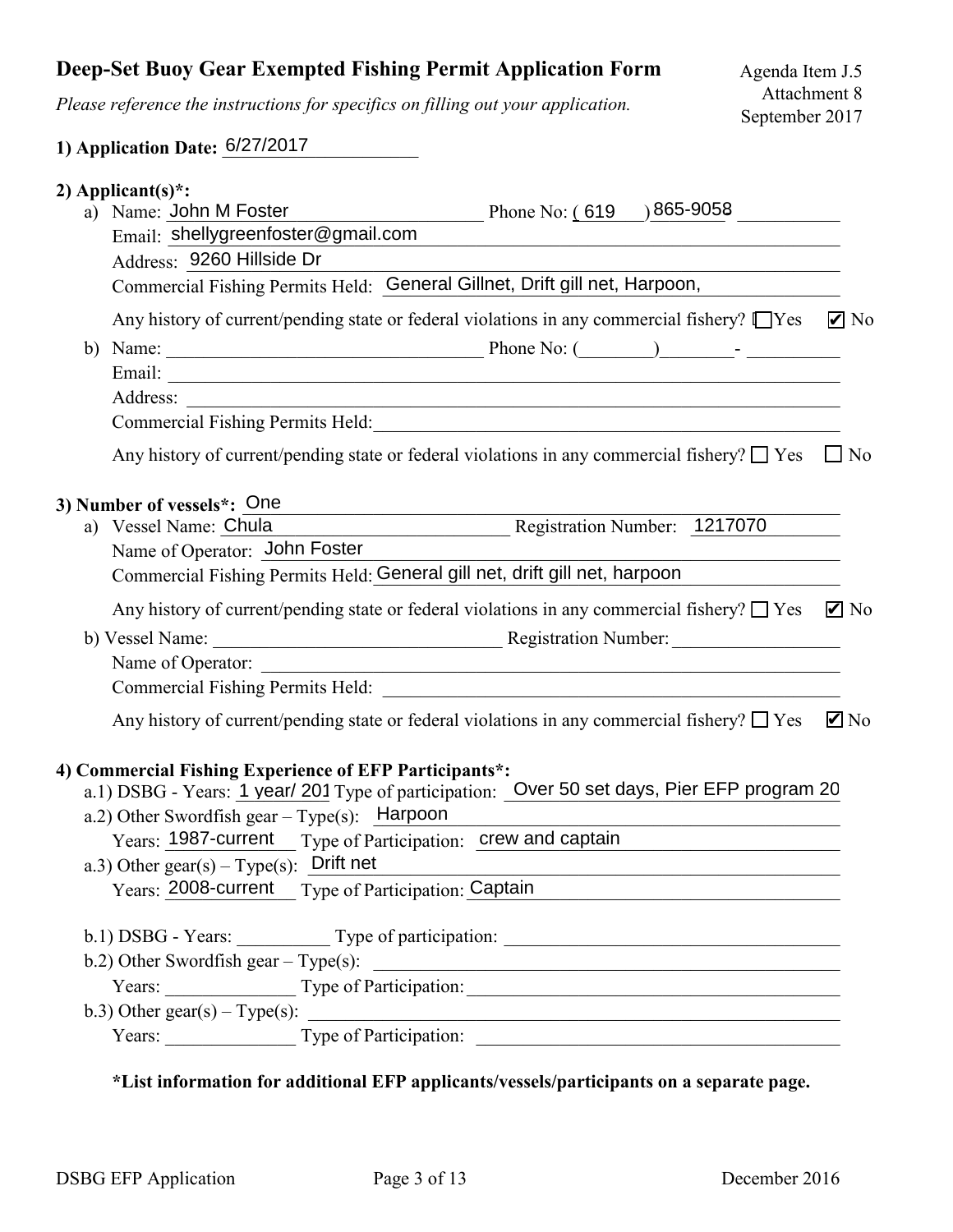| 5) Proposed EFP duration: Two years<br>6) Intended DSBG Configuration: $\boxtimes$ Standard (Attachment A) $\Box$ Modified (please explain)<br>10 sets of DSBG max, fewer are often used |                                                                                                                                                                                                                                                                                                                       |                                                               |  |
|------------------------------------------------------------------------------------------------------------------------------------------------------------------------------------------|-----------------------------------------------------------------------------------------------------------------------------------------------------------------------------------------------------------------------------------------------------------------------------------------------------------------------|---------------------------------------------------------------|--|
|                                                                                                                                                                                          |                                                                                                                                                                                                                                                                                                                       |                                                               |  |
| 8) Fishing Area and Effort (indicate all that apply):                                                                                                                                    |                                                                                                                                                                                                                                                                                                                       |                                                               |  |
|                                                                                                                                                                                          | a) $\blacksquare$ Southern California Bight (Point Conception to the U.S.-Mexico Border):                                                                                                                                                                                                                             |                                                               |  |
| i) Vessels: Chula<br>ii) Estimate of fishing effort: 30-40 set days                                                                                                                      |                                                                                                                                                                                                                                                                                                                       | <u> 1989 - Paris Amerikaanse konstantinoplering (h. 1989)</u> |  |
|                                                                                                                                                                                          | iii) Additional details: plans to fish late July, August. This area is very weather<br>dependent, etc. and a series of the series of the series of the series of the series of the series of the series of the series of the series of the series of the series of the series of the series of the series of the seri |                                                               |  |
| b) $\blacksquare$ Central California (Point Reyes to Point Conception):<br>i) Vessels: Chula<br>ii) Estimate of fishing effort: $50\%$                                                   |                                                                                                                                                                                                                                                                                                                       |                                                               |  |
|                                                                                                                                                                                          | iii) Additional details: plans to fish late July, August. This area is very weather<br>dependent, etc. and a series of the series of the series of the series of the series of the series of the series of the series of the series of the series of the series of the series of the series of the series of the seri |                                                               |  |
| c) $\Box$ Northern California (42° N. latitude to Point Reyes):                                                                                                                          | i) Vessels:                                                                                                                                                                                                                                                                                                           |                                                               |  |
|                                                                                                                                                                                          |                                                                                                                                                                                                                                                                                                                       |                                                               |  |
| d) $\Box$ Oregon (Columbia River to 42° N. latitude):                                                                                                                                    |                                                                                                                                                                                                                                                                                                                       |                                                               |  |
| i) Vessels:                                                                                                                                                                              |                                                                                                                                                                                                                                                                                                                       |                                                               |  |
|                                                                                                                                                                                          |                                                                                                                                                                                                                                                                                                                       |                                                               |  |
|                                                                                                                                                                                          |                                                                                                                                                                                                                                                                                                                       |                                                               |  |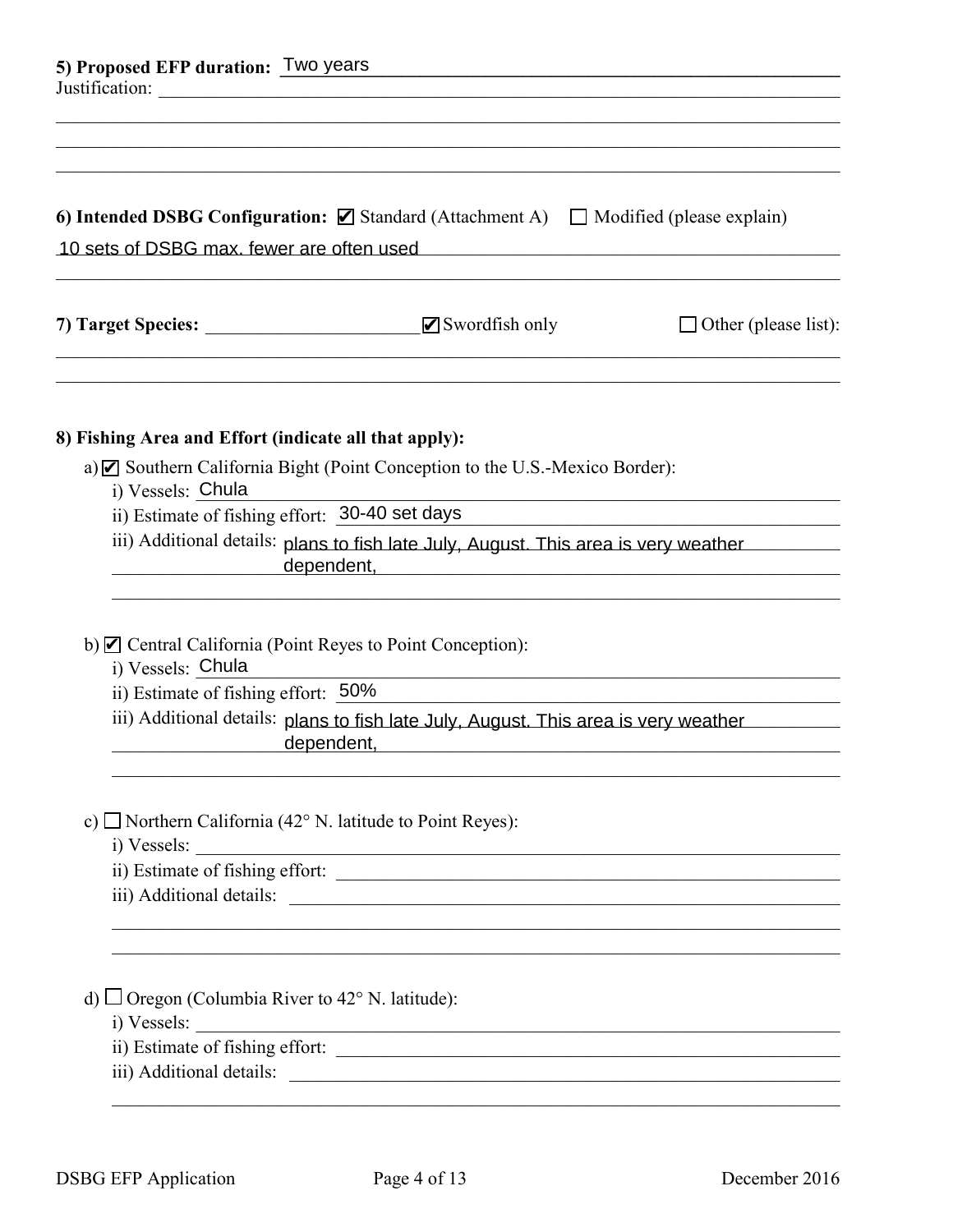9) Data Gaps: Which of the following data gaps are addressed by your Exempted Fishing Permit application, and how will they be addressed? (See Attachment B) Check all that apply:

a)  $\triangleright$  Bycatch & protected species interactions

How? Photos and documentation of all interaction with these species will be made, info such as sea condition, hook depth, types of bait, and location will be provided

How? Gyro binoculars and spotting from crows nest

c)  $\blacksquare$  Gear conflicts/number of vessels

How? Keep track of other DSBG in area, record any conflicts or interactions,

 $d)$   $\triangleright$  DSBG time and area use

How? Chula has a full time crew, if permit allows, any time when conditions are favorable DSBG will be used.

e)  $\bigcap$  Gear configuration How?

f)  $\blacksquare$  Concurrent gear use

How? Chula is an active harpoon boat, When DSBG is in use, finning swordfish will be pursued in the immediate area. Documentation on fish caught on each gear will be kept and reported.